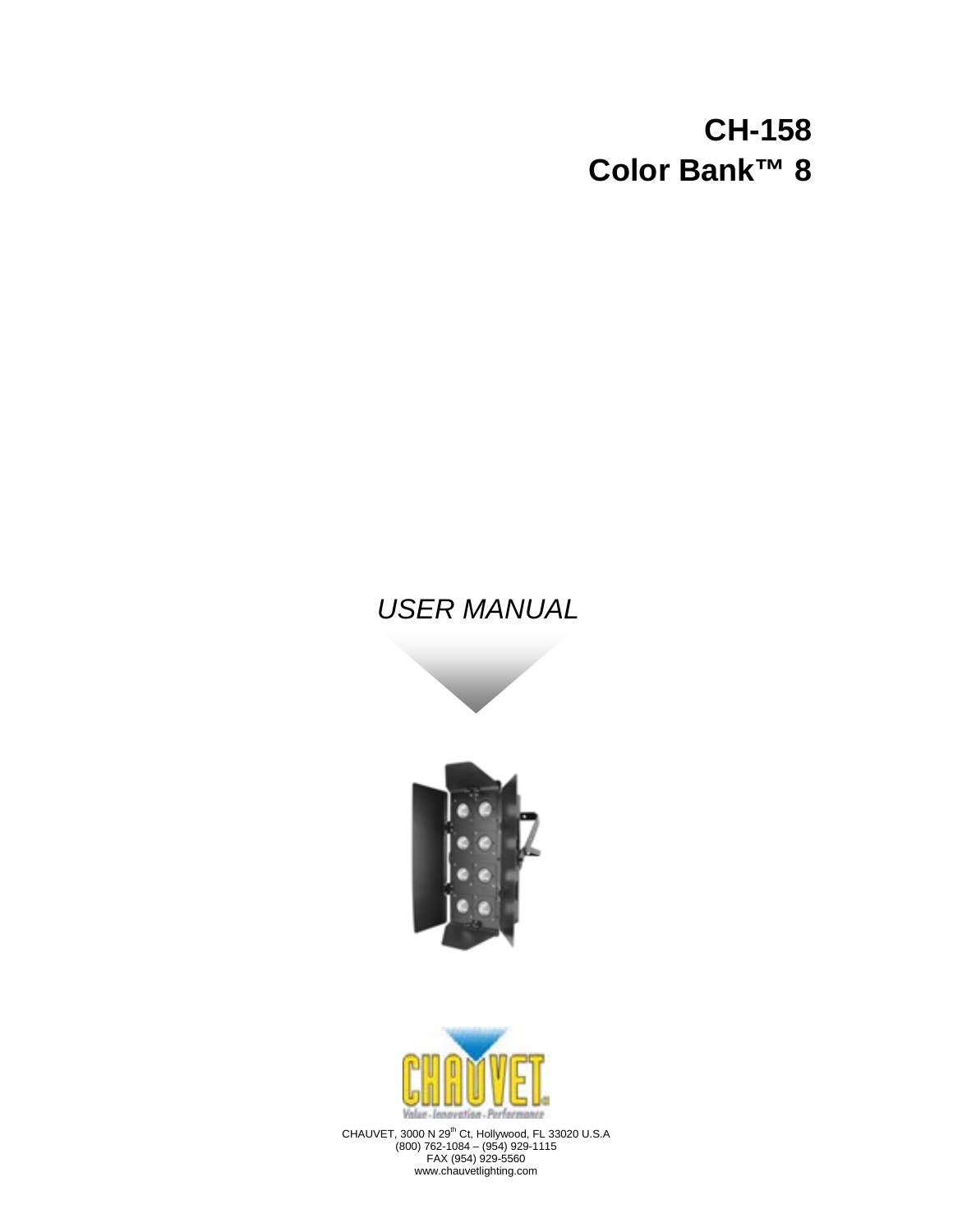# **TABLE OF CONTENT**

| <b>APPENDIX.</b> |  |
|------------------|--|
|                  |  |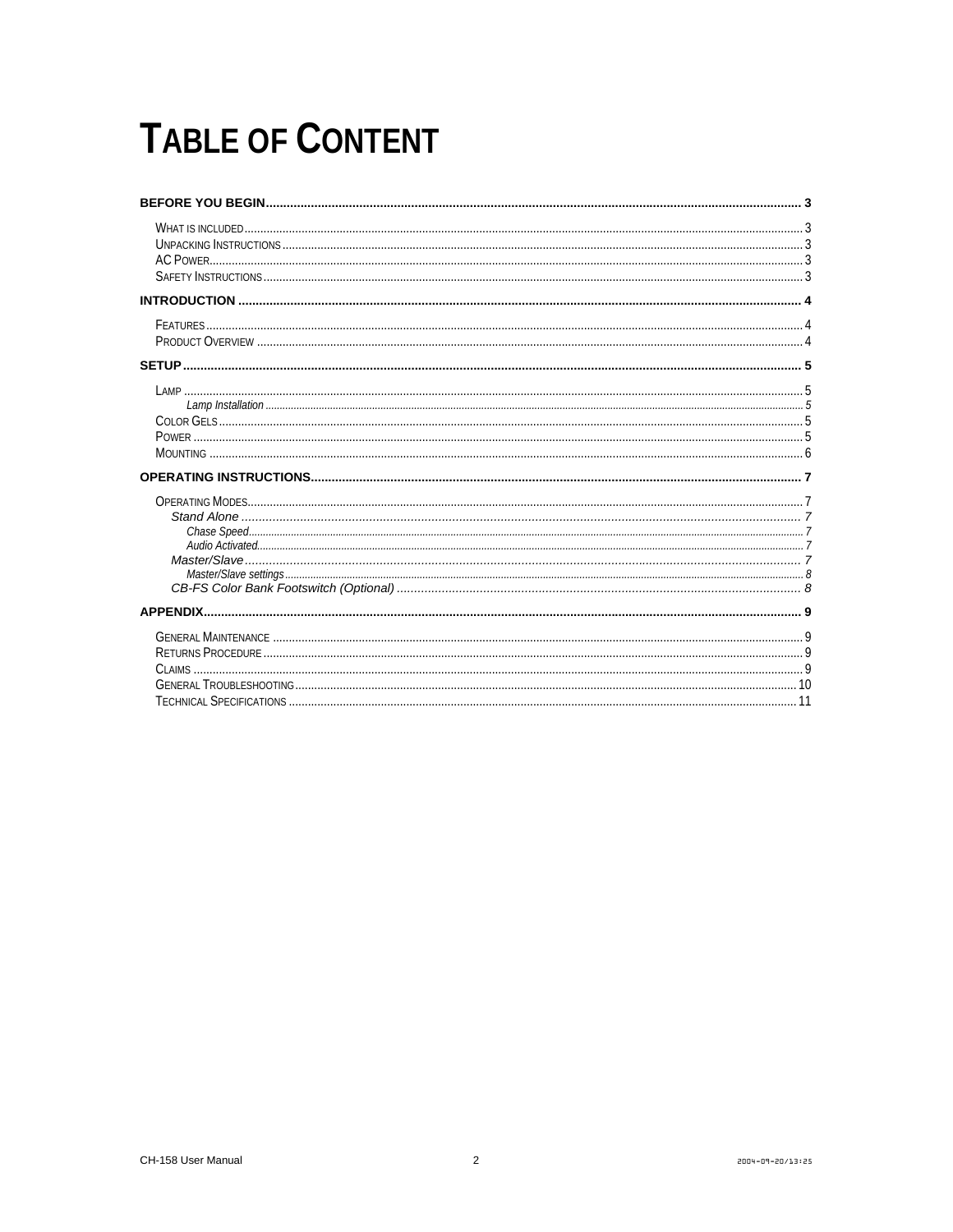# <span id="page-2-0"></span>**BEFORE YOU BEGIN**

### <span id="page-2-1"></span>**What is included**

- ¾ 1 x CH-158 with hanging brackets and knobs
- Power cord with plug
- ¾ Manual

### <span id="page-2-2"></span>**Unpacking Instructions**

- ¾ 2 color gels of the following colors; yellow, red, blue & green
- ¾ 8 x JCDR 50W 120V lamps
- **Warranty Card**

Immediately upon receiving a fixture, carefully unpack the carton, check the contents to ensure that all parts are present, and have been received in good condition. Notify the shipper immediately and retain packing material for inspection if any parts appear damaged from shipping or the carton itself shows signs of mishandling. Save the carton and all packing materials. In the event that a fixture must be returned to the factory, it is important that the fixture be returned in the original factory box and packing.

### <span id="page-2-3"></span>**AC Power**

To determine the power requirements for a particular fixture, see the label affixed to the back plate of the fixture or refer to the fixture's specifications chart. A fixture's listed current rating is its average current draw under normal conditions. All fixtures must be powered directly off a switched circuit and cannot be run off a rheostat (variable resistor) or dimmer circuit, even if the rheostat or dimmer

channel is used solely for a 0% to 100% switch. Before applying power to a fixture, check that the source voltage matches the fixture's requirement.

*Figure 1 - AC Voltage Switch* 

Check the fixture or device carefully to make sure that if a voltage selection switch exists that it is set to the correct line voltage you will use.

*Warning! Verify that the power select switch on your unit matches the line voltage applied. All fixtures must be connected to circuits with a suitable Earth Ground.* 



Not all fixtures have a voltage select switch. Please be sure to connect to the proper voltage.

## <span id="page-2-4"></span>**Safety Instructions**



Please read these instructions carefully, which includes important information about the installation, usage and maintenance?

- Please keep this User Guide for future consultation. If you sell the unit to another user, be sure that they also receive this instruction booklet.
- Always make sure that you are connecting to the proper voltage and that the line voltage you are connecting to is not higher than that stated on decal or rear panel of the fixture.
- This product is intended for indoor use only!
- To prevent risk of fire or shock, do not expose fixture to rain or moisture. Make sure there are no flammable materials close to the unit while operating.
- The unit must be installed in a location with adequate ventilation, at least 50cm from adjacent surfaces. Be sure that no ventilation slots are blocked.
- Always disconnect from power source before servicing or replacing lamp or fuse and be sure to replace with same lamp source.
- Secure fixture to fastening device using a safety chain. Never carry the fixture solely by its head. Use its carrying handles.
- Maximum ambient temperature is Ta: 40°. Do not operate fixture at temperatures higher than this.
- In the event of serious operating problem, stop using the unit immediately. Never try to repair the unit by yourself. Repairs carried out by unskilled people can lead to damage or malfunction. Please contact the nearest authorized technical assistance center. Always use the same type spare parts.
- Don't connect the device to a dimmer pack.
- Make sure power cord is never crimped or damaged.
- Never disconnect power cord by pulling or tugging on the cord.
- Avoid direct eye exposure to lamp while it is on.

*Caution! There are no user serviceable parts inside the unit. Do not open the housing or attempt any repairs yourself. In the unlikely event your unit may require service, please contact CHAUVET.*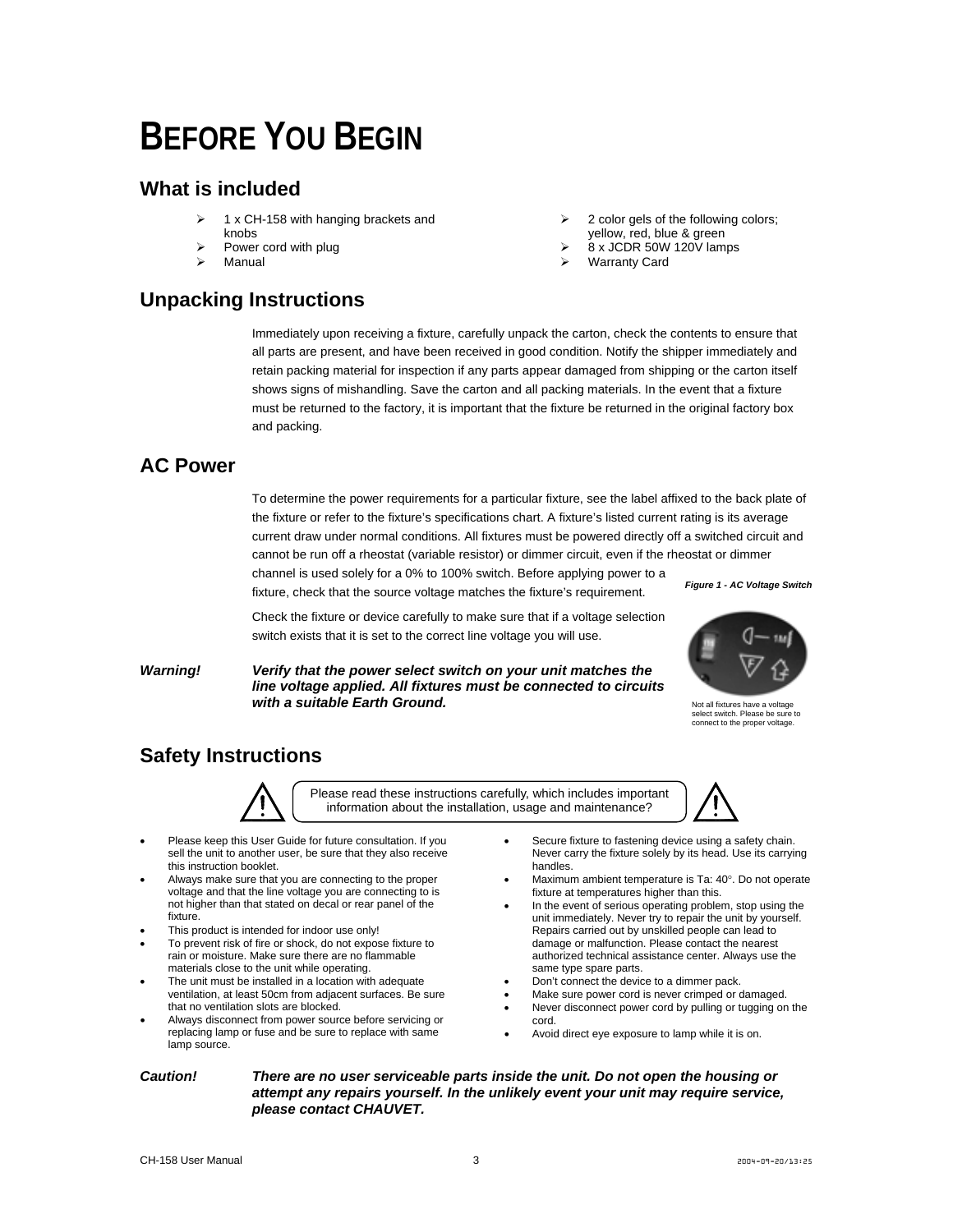## <span id="page-3-0"></span>**INTRODUCTION**

The Color Bank 8 is a compact wide-flood light with barn doors. It is ideal for providing basic area washes for small stages in confined spaces, yet it is small and portable enough for mobile applications.

#### <span id="page-3-1"></span>**Features**

- 8 color gel holders
- Barn Doors
- 16 built-in programs for stand-alone operation
- 4 channel chase (2 lamps per channel)
- Light to sound and chase mode
- Chase speed control
- Sound sensitivity knob
- Full On override button
- Footswitch controls Chase, Audio, Full On, & Blackout function (Optional)

### <span id="page-3-2"></span>**Product Overview**

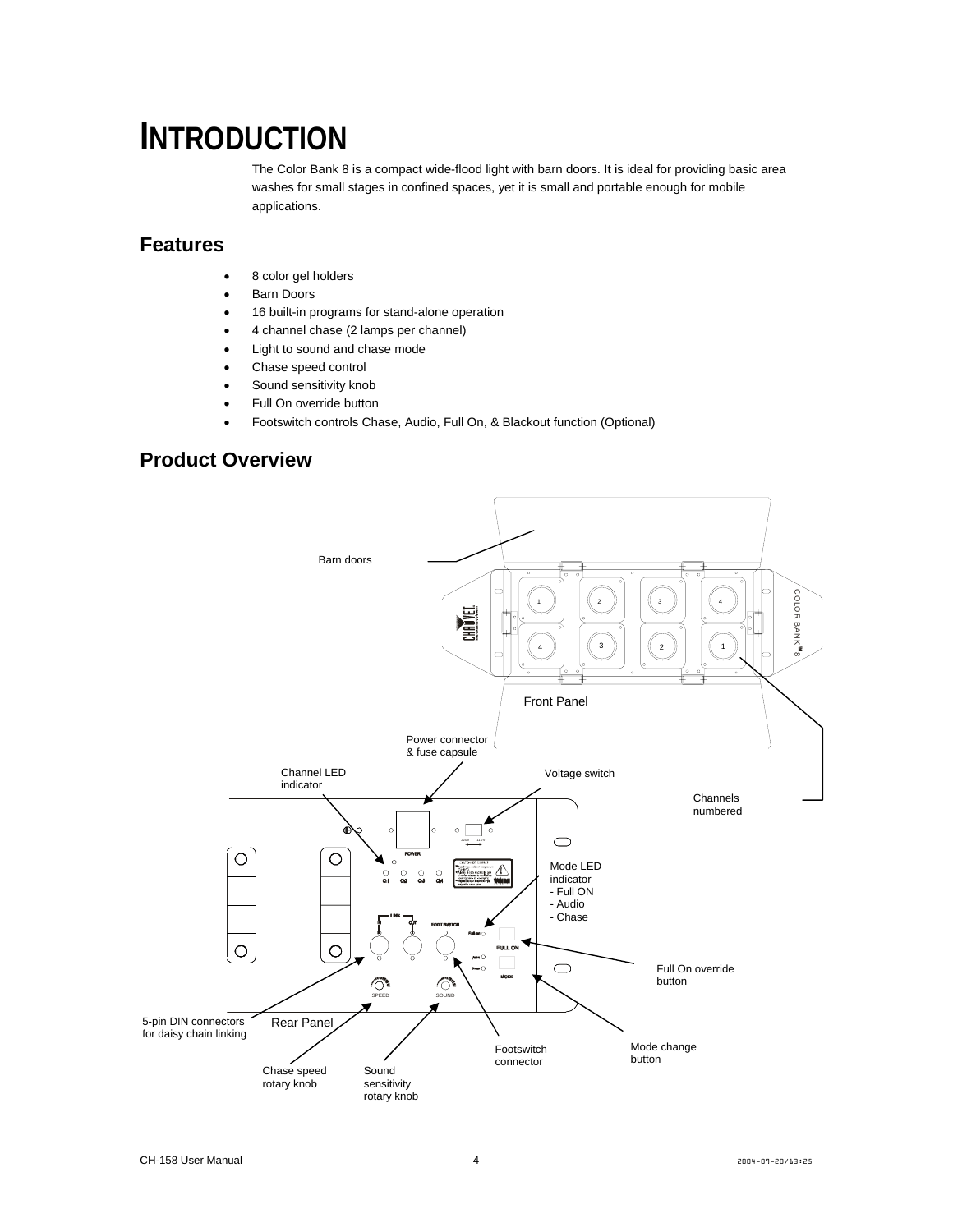## <span id="page-4-0"></span>**SETUP**

#### <span id="page-4-1"></span>**Lamp**

You will need to install the lamps prior to the initial operation of the fixture. Eight JCDR 50W 120V MR-16 halogen lamps are included.

*Warning! When replacing the lamp, please wait 15 minutes after powering down to allow the unit to cool down! Always disconnect from main power prior to lamp replacement.*  Do not touch the envelope (glass area) of the bulb with bare hands. If this happens, clean the lamp with alcohol and wipe it with a lint free cloth before installation.

#### **LAMP INSTALLATION**

- <span id="page-4-2"></span>1) Remove the 2 screws on the lamp/gelholder face plate.
- 2) If replacing the lamp, remove old lamp first.
- 3) Slide the lamp out of the retaining clips.
- 4) Detach the lamp from the lamp socket and replace with new lamp.
- 5) Replace lamp lamp/gel-holder face plate, align the screw holes and fasten the screws.
- 6) No lamp alignment is necessary for this fixture since the lamp is already optimized inside the reflector.



### <span id="page-4-3"></span>**Color Gels**

The Color Bank includes color gels. Install them to create color wash changes during the chase sequence.

- 1) Choose any one of the 4 colors and slide the color gel into the open slot on the top side of the lamp/gel holder.
- 2) When installing the Color Bank in a horizontal orientation, make sure that the slotted end of the lamp/gel holder is pointing upwards. This prevents the gel from falling out over time.
- 3) When installing the Color Bank in a vertical orientation and in a tight space, ensure the slotted side is not obstructed and that you maintain the ability to insert a color gel.

#### <span id="page-4-4"></span>**Power**

Your product is equipped with switch-selectable AC power setting.

*Warning! Verify that the power select switch on your unit matches the line voltage applied. All fixtures must be connected to circuits with a suitable Earth Ground.* 



Slide switch up or down depending on your line voltage.

Top Side of lamp/gel holder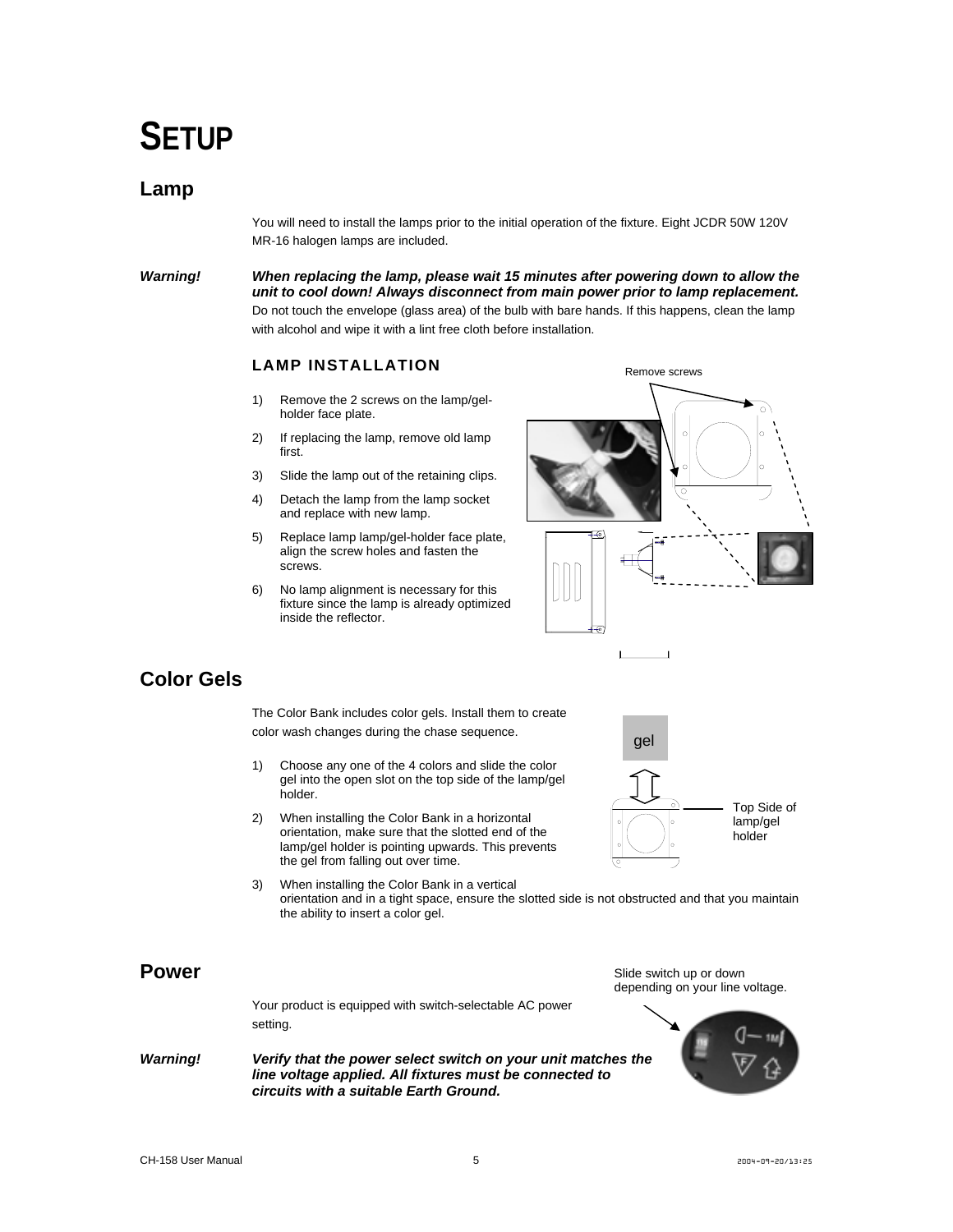- To determine the power requirements for a particular fixture, see the label affixed to the back plate of the fixture or refer to the fixture's specifications chart.
- A fixture's listed current rating is its average current draw under normal conditions.
- All fixtures must be powered directly off a switched circuit and cannot be run off a rheostat (variable resistor) or dimmer circuit, even if the rheostat or dimmer channel is used solely for a 0% to 100% switch.
- Before applying power to a fixture, check that the source voltage matches the fixture's requirement.
- All fixtures must be connected to circuits with a suitable Earth Ground.

#### <span id="page-5-0"></span>**Mounting**

It is important never to obstruct the fan or vents pathway. Mount the fixture using, a suitable "C" or "O" type clamp. Adjust the angle of the fixture by loosening both knobs and tilting the fixture. After finding the desired position, retighten both knobs.



*Clamp sold separately!*

- When selecting installation location, take into consideration lamp replacement access and routine maintenance.
- Safety cables should always be used.
- Never mount in places where the fixture will be exposed to rain, high humidity, extreme temperature changes or restricted ventilation.

You can attach a hanging clamp to this bracket for standard truss mounting.



 $\overline{0}$ 

ाि

⊡

្នុ

 $\mathbf 0$ 

 $\overline{0}$ 

 $\boxed{\circ}$ 

 $\lceil \circ \rceil$ 

 $\Diamond$  $\circ$  $\Diamond$  $\Diamond$  $\circ$ 

> $\overline{\square}$  $\boldsymbol{0}$



Double brackets are provided for floor positioning of the CH-158 to provide **uplighting**.

The CH-158 comes with a pipe mounting system to fit sizes between  $\frac{1}{2}$ " to  $\frac{3}{4}$ ". A standard lighting tripod stand should fit.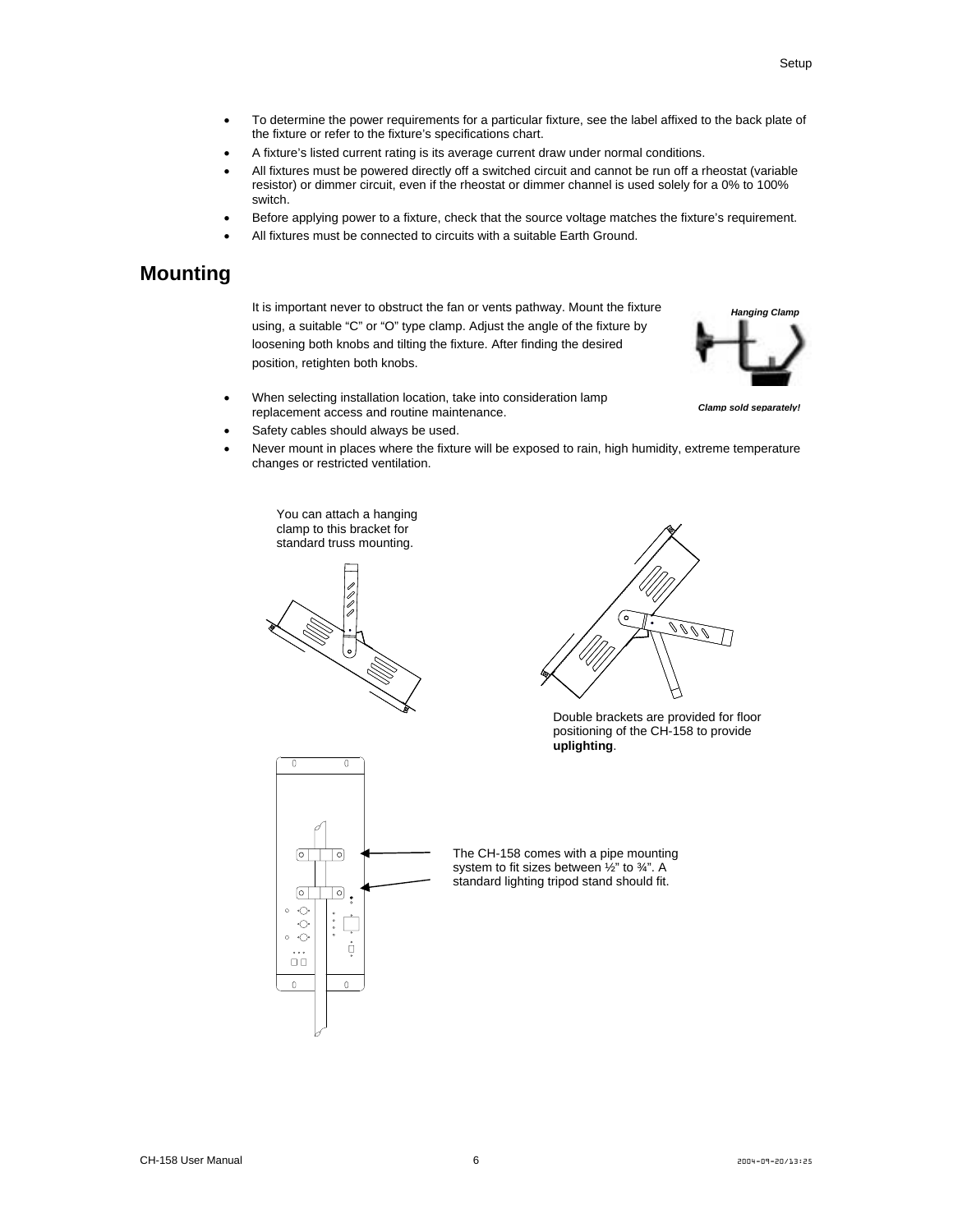# <span id="page-6-0"></span>**OPERATING INSTRUCTIONS**

### <span id="page-6-1"></span>**Foreword**



The user buttons on this fixture will become "HOT" to the touch after a few minutes of operation. It is important to set all manual settings within the first few minutes of operation while the unit is cool to warm.

### **Operating Modes**

The CH-158 can be operated in three ways.

- A stand-alone mode will listen to sound and run through 16 built in programs.
- Master/Slave mode will allow the command of up to as many units you want in a synchronized light show to the sound.
- Can be operated remotely using the CB-FS Footswitch.

#### <span id="page-6-2"></span>*Stand Alone*

#### <span id="page-6-3"></span>**CHASE SPEED**

#### **Action**

- 1. Press the **MODE** button until the Chase, blue LED turns on.
- 2. Adjust the **Chase Speed Rotary Knob** for desired chase speed.

#### <span id="page-6-4"></span>**AUDIO ACTIVATED**

#### **Action**

- 1. Press the **MODE** button until the Audio, green LED turns on.
- 2. Adjust the **Sound Sensitivity Knob** for optimum performance.

#### *Notes*

*When you first power up the fixture the default setting will be the Chase mode.* 

*Chase programs will alternate automatically.* 

*Notes* 

#### <span id="page-6-5"></span>*Master/Slave*

The Master/Slave mode will allow you to link up to as many units you want in a daisy chain fashion. In this mode, the first unit in the daisy chain will automatically command all other units following. Connecting the CH-158 for (Master/Slave) operation does not require any menu or setting selections. Simply connect each unit in a daisy like fashion using a CH-DIN20 5 pin DIN cable. Only the first unit in the chain can be controlled by the optional CB-FS footswitch controller.

*Continued on the following page*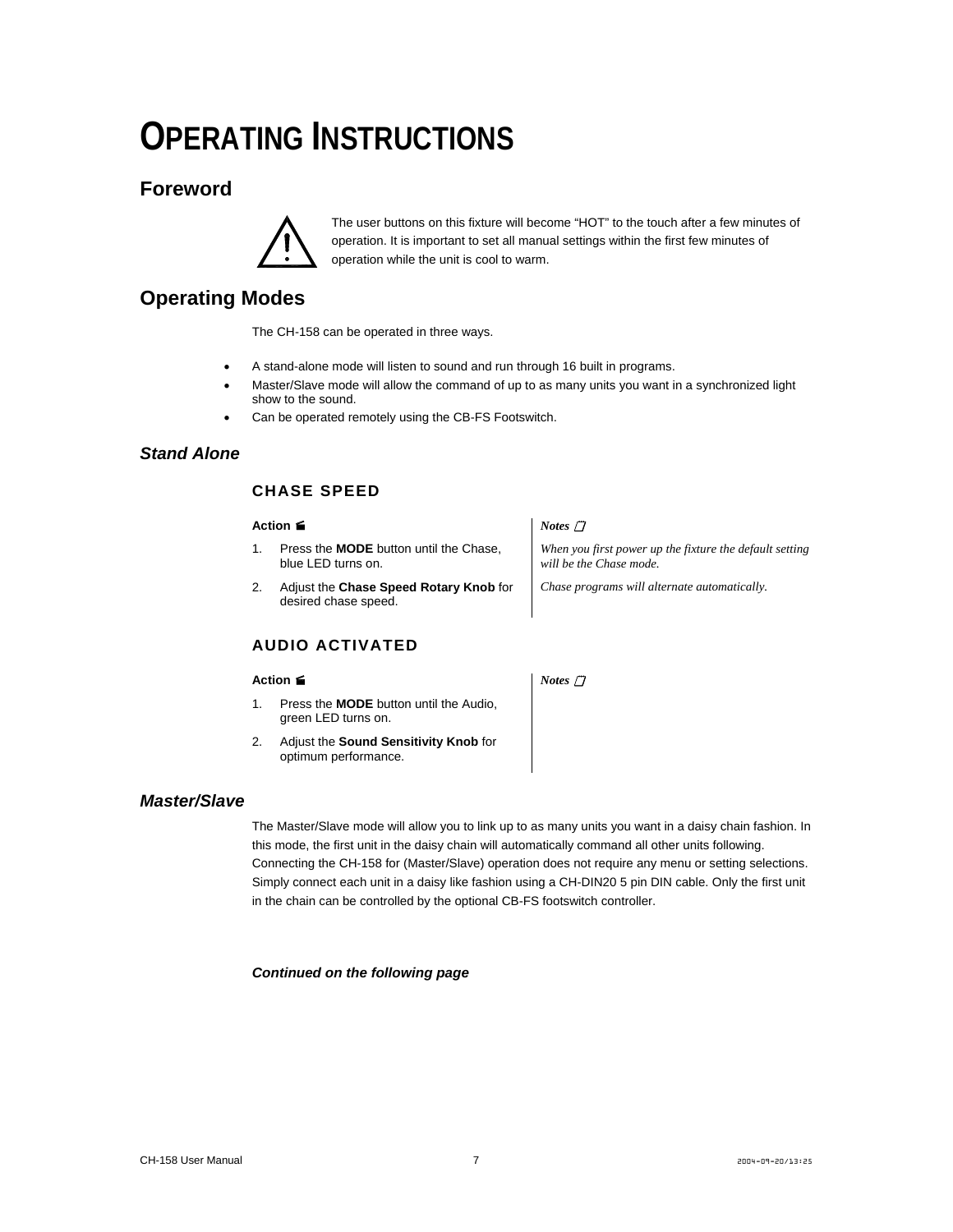#### **MASTER/SLAVE SETTINGS**

- 1) Connect the 5 pin plug cable to the **LINK (Out)** connector of the first fixture.
- 2) Connect the other end of the 5 pin cable coming from the first fixture to the **LINK (In)** connector on the next fixture as illustrated below.



 *Daisy Chain Connection*

**Note!** The CH-158 and CH-175 can also be linked together.

#### <span id="page-7-1"></span>*CB-FS Color Bank Foot Controller (Optional)*

| <b>PEDAL</b>       | <b>FUNCTION</b>                             | <b>CB-FS FOOTSWITCH</b> |
|--------------------|---------------------------------------------|-------------------------|
| <b>AUDIO/CHASE</b> | AUDIO: Activates Audio mode                 |                         |
|                    | <b>CHASE: Activates Chase Speed</b><br>mode |                         |
| FULL ON            | All lights will be turned on.               |                         |
| <b>BLACKOUT</b>    | All lights will be turned off.              |                         |

#### **CB-FS PEDALS**

Only the first unit in the chain can be controlled by the CB-FS footswitch controller.

<span id="page-7-0"></span>The CH-158 & CH-175 are compatible in this series and can both be linked together. The first unit you choose will control the rest using the CB-FS footswitch controller or in stand-alone mode.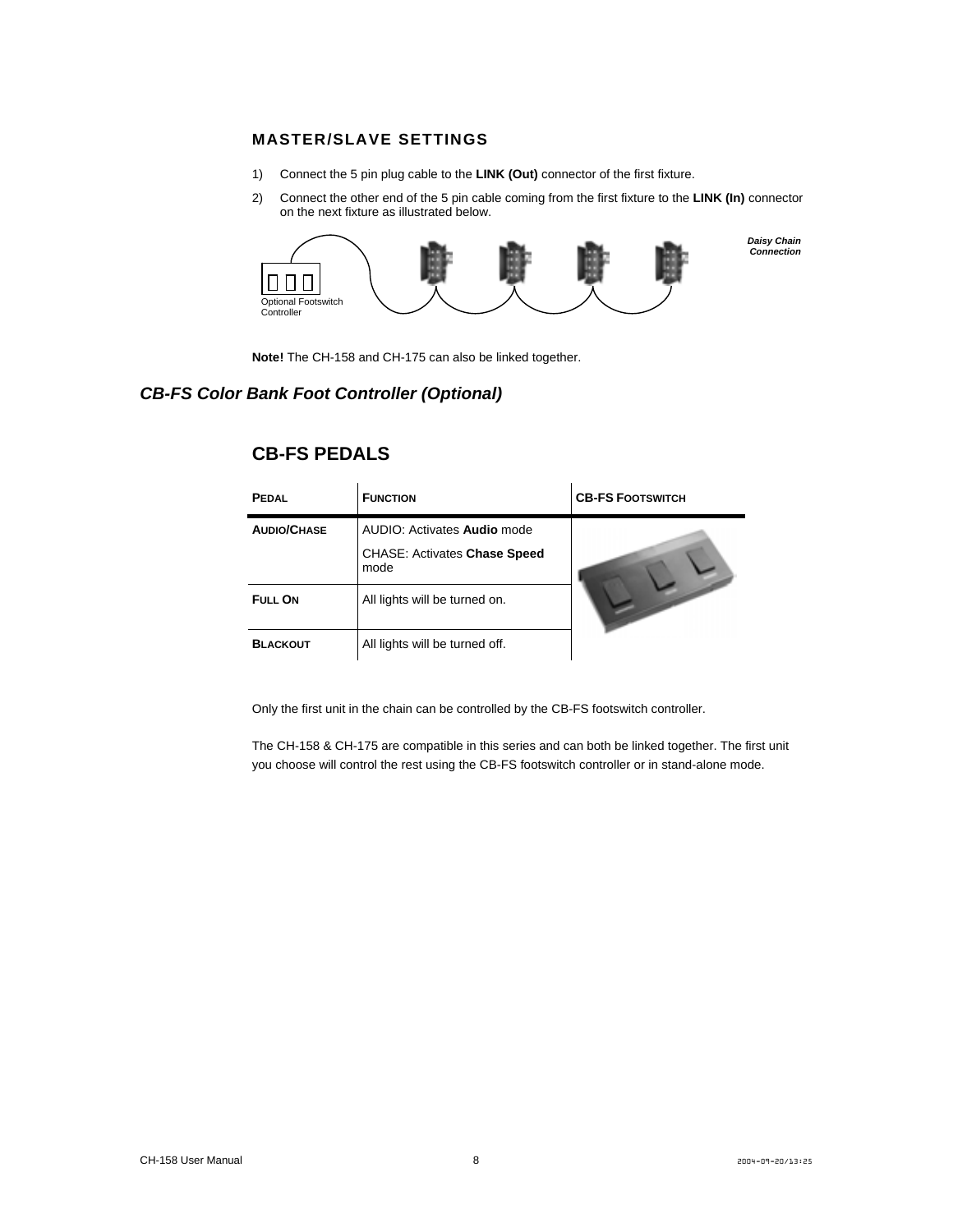# <span id="page-8-0"></span>**APPENDIX**

#### <span id="page-8-1"></span>**General Maintenance**

To maintain optimum performance and minimize wear fixtures should be cleaned frequently. Usage and environment are contributing factors in determining frequency. As a general rule, fixtures should be cleaned at least twice a month. Dust build up reduces light output performance and can cause overheating. This can lead to reduced lamp life and increased mechanical wear. Be sure to power off fixture before conducting maintenance.

Unplug fixture from power. Use a vacuum or air compressor and a soft brush to remove dust collected on external vents and internal components. Clean all glass when the fixture is cold with a mild solution of glass cleaner or Isopropyl Alcohol and a soft lint free cotton cloth or lens tissue. Apply solution to the cloth or tissue and drag dirt and grime to the outside of the lens. Gently polish optical surfaces until they are free of haze and lint. Do not to touch the lamp glass when cleaning fixture. Oil and dirt can cause damage and premature aging of the lamp. In the event that the lamp is touched or becomes dirty, clean the lamps with an alcohol wipe.

The cleaning of internal and external optical lenses and/or mirrors must be carried out periodically to optimize light output. Cleaning frequency depends on the environment in which the fixture operates: damp, smoky or particularly dirty surrounding can cause greater accumulation of dirt on the unit's optics. Clean with soft cloth using normal glass cleaning fluid. - Always dry the parts carefully. - Clean the external optics at least every 20 days. Clean the internal optics at least every 30/60 days.

### <span id="page-8-2"></span>**Returns Procedure**

Returned merchandise must be sent prepaid and in the original packing, call tags will not be issued. Package must be clearly labeled with a Return Merchandise Authorization Number (RA #). Products returned without an RA # will be refused. Call CHAUVET and request RA # prior to shipping the fixture. Be prepared to provide the model number, serial number and a brief description of the cause for the return. Be sure to properly pack fixture, any shipping damage resulting from inadequate packaging is the customer's responsibility. CHAUVET reserves the right to use its own discretion to repair or replace product(s). As a suggestion, proper UPS packing or double-boxing is always a safe method to use.

#### <span id="page-8-3"></span>**Claims**

Damage incurred in shipping is the responsibility of the shipper; therefore the damage must be reported to the carrier upon receipt of merchandise. It is the customer's responsibility to notify and submit claims with the shipper in the event that a fixture is damaged due to shipping. Any other claim for items such as missing component/part, damage not related to shipping, and concealed damage, must be made within seven (7) days of receiving merchandise.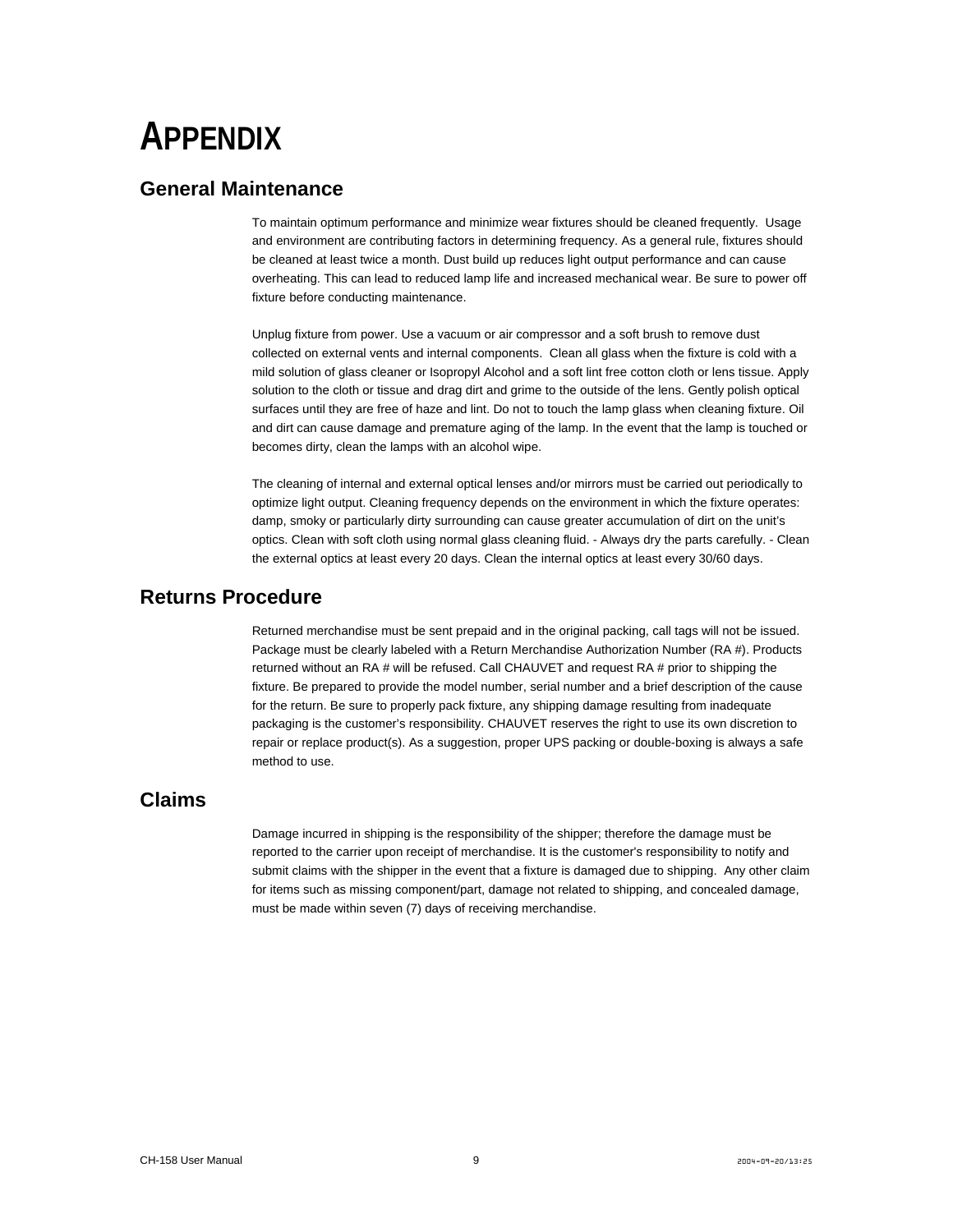## <span id="page-9-0"></span>**General Troubleshooting**

|                                       | Solution(s)                                                                      | <b>Applies to</b> |                   |             |                            |
|---------------------------------------|----------------------------------------------------------------------------------|-------------------|-------------------|-------------|----------------------------|
| Symptom                               |                                                                                  | Lights            | Foggers<br>& Snow | Controllers | <b>Dimmers</b><br>& Chaser |
| Auto shut off                         | Check fan thermal switch reset                                                   | ✓                 |                   |             |                            |
| Beam is very dim or not<br>bright     | Clean optical system or replace lamp<br>Check 220/110v switch for proper setting | ✓                 |                   |             |                            |
| Breaker/Fuse keeps<br>blowing         | Check total load placed on device                                                |                   |                   |             | ✓                          |
| Chase is too slow                     | Check users manual for speed adjustment                                          | ✓                 |                   | ✓           |                            |
| Device has no power                   | Check for power on Mains.<br>Check device's fuse. (internal and/or external)     | ✓                 |                   | ✓           |                            |
| Lamps cuts off<br>sporadically        | Possible bad lamp or fixture is overheating.<br>Lamp may be at end of its life.  | ✓                 |                   |             |                            |
| Motor movements are<br>jerky or jumpy | Possible bad motor driver or sensors<br>Check polarity switch on controller      | ✓                 |                   | ✓           |                            |
| Moves slow                            | Check 220/110v switch for proper setting                                         | ✓                 |                   |             |                            |
| No flash                              | Re-install bulb, may have shifted in shipping                                    | ✓                 |                   |             |                            |
| No light output                       | Check slip ring & brushes for contact<br>Install bulb<br>Call service technician | ✓                 |                   |             |                            |
| Relay will not work                   | Check reset switch<br>Check cable connections                                    |                   |                   |             |                            |
| Remote does not work                  | Make sure connector is firmly connected to device                                | ✓                 | $\checkmark$      |             |                            |
| Unit wobbles when<br>rotating         | Check for damages possibly incurred during shipping                              | ✓                 |                   |             |                            |